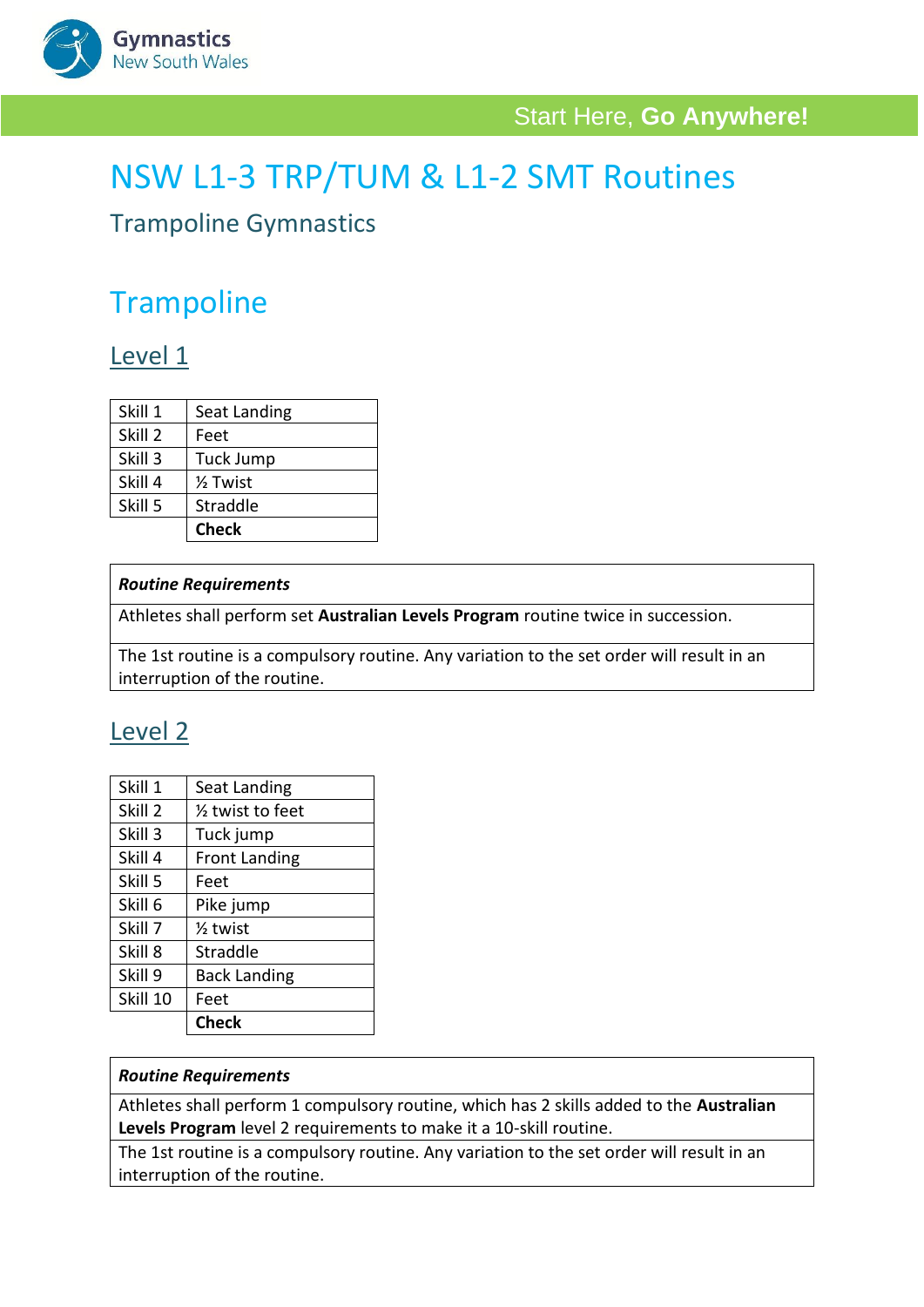

#### Level 3

| <b>Example Routine 1</b>      | <b>Example Routine 2</b>       |
|-------------------------------|--------------------------------|
| 1/2 Twist to Front Landing    | <b>Back Sault Tuck</b>         |
| Feet                          | Tuck Jump                      |
| <b>Full Twist</b>             | 1/ <sub>2</sub> Twist to Back  |
| Tuck Jump                     | 1/2 Twist to Feet              |
| 1/ <sub>2</sub> twist to Seat | Pike Jump                      |
| 1/ <sub>2</sub> Twist to Seat | <b>Full Twist</b>              |
| 1/ <sub>2</sub> Twist to Feet | Straddle                       |
| Straddle                      | 1/ <sub>2</sub> twist to Front |
| <b>Back Landing</b>           | Feet                           |
| 1/ <sub>2</sub> Twist to Feet | <b>Front Sault Tuck</b>        |
| <b>Check</b>                  | <b>Check</b>                   |

#### *Routine Requirements*

Athletes shall perform 1 voluntary routine, which meets the following minimum requirements.

No Degree of Difficulty will be recorded.

- Ten (10) skill First Voluntary Routine including:

- Full Twist

- Front landing with a minimum of 180° twist into or out of.

- Back landing with a minimum of 180° twist into or out of.

- Maximum of 3 non-scoring skills

Each element meeting the requirement must be marked with an (\*) on the competition card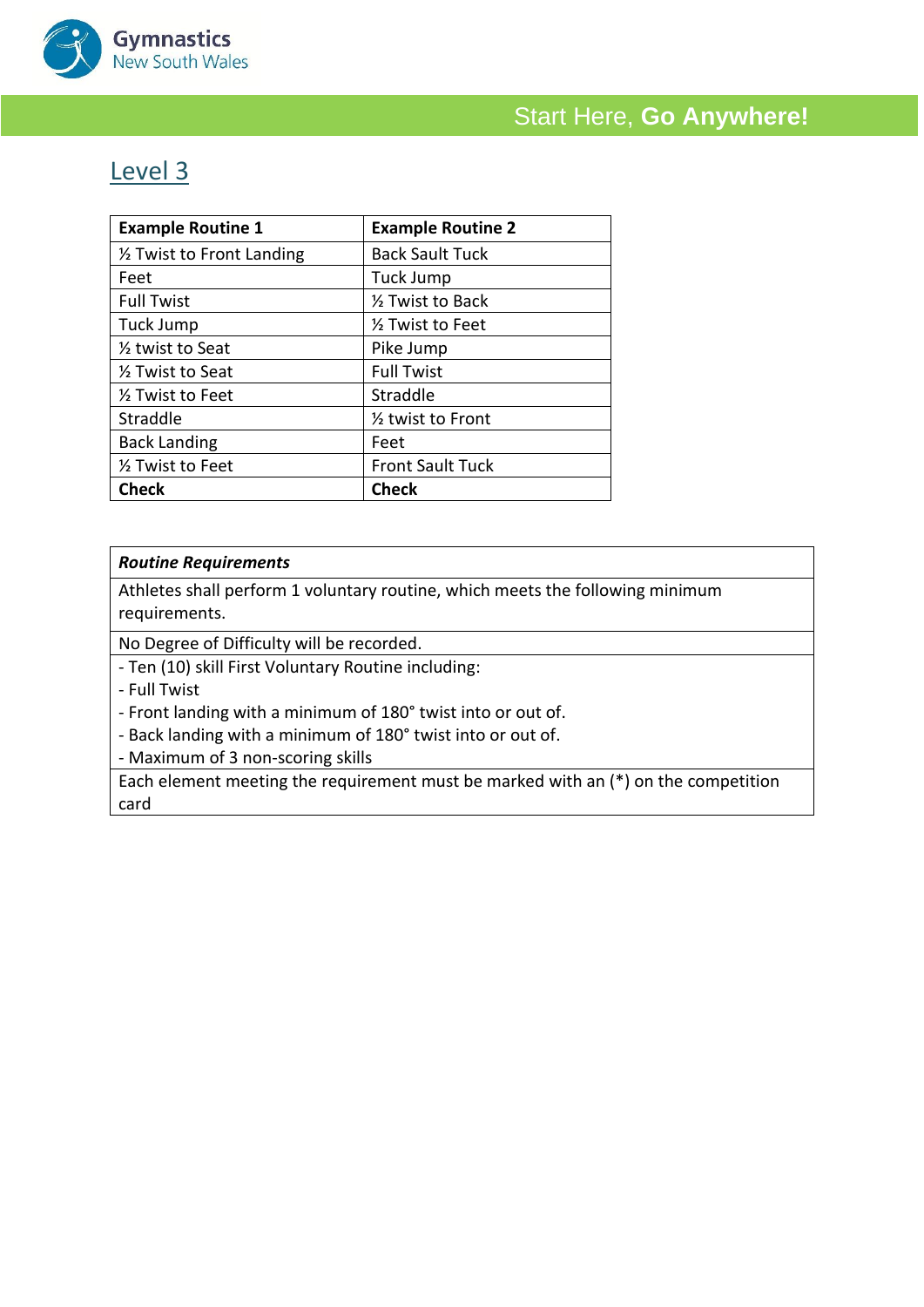

# **Tumbling**

Equipment may vary at different competitions, however at every competition the minimum safety requirement will be followed.

Level 1 & 2 may be held on an artistic floor.

### Level 1 – One Pass

| Forward roll         |
|----------------------|
| Forward roll         |
| Jump 1/2 turn        |
| <b>Backward roll</b> |
| Straight jump        |

#### Level 2 – Two Passes

| Pass 1        | Pass 2        |
|---------------|---------------|
| Round off     | Round off     |
| Jump 1/2 turn | Flip          |
| Round off     | Straight jump |
| Straight jump |               |

### Level 3 – Two Passes

| Pass 1                   | Pass 2        |
|--------------------------|---------------|
| Power hurdle - Round off | Round off     |
| Flip                     | Flip          |
| Straight jump            | Flip          |
|                          | Flip          |
|                          | Straight jump |

*\*In the first pass of Level 3, athletes are required to initiate the pass with a Power Hurdle from a standing start, however, will not be judged on the Power Hurdle itself.* 

## Judging – FIG Variations: Tumbling Levels 1-3

- Code of point deductions will not apply when failing to end a completed pass with a somersault, failing to finish in landing zone or movement without somersault rotation.
- COP deductions will not apply for touching the track with body parts other than hands or feet when executing rolls.
- Each pass will be scored out of 10.00. Passes must be performed as specified; change to any elements of a compulsory routine will be deemed an interruption. Passes performed with less than 3 elements will still receive credit for the completed element(s).
- NB. Rule 5.6 FIG Code of Points will NOT apply.